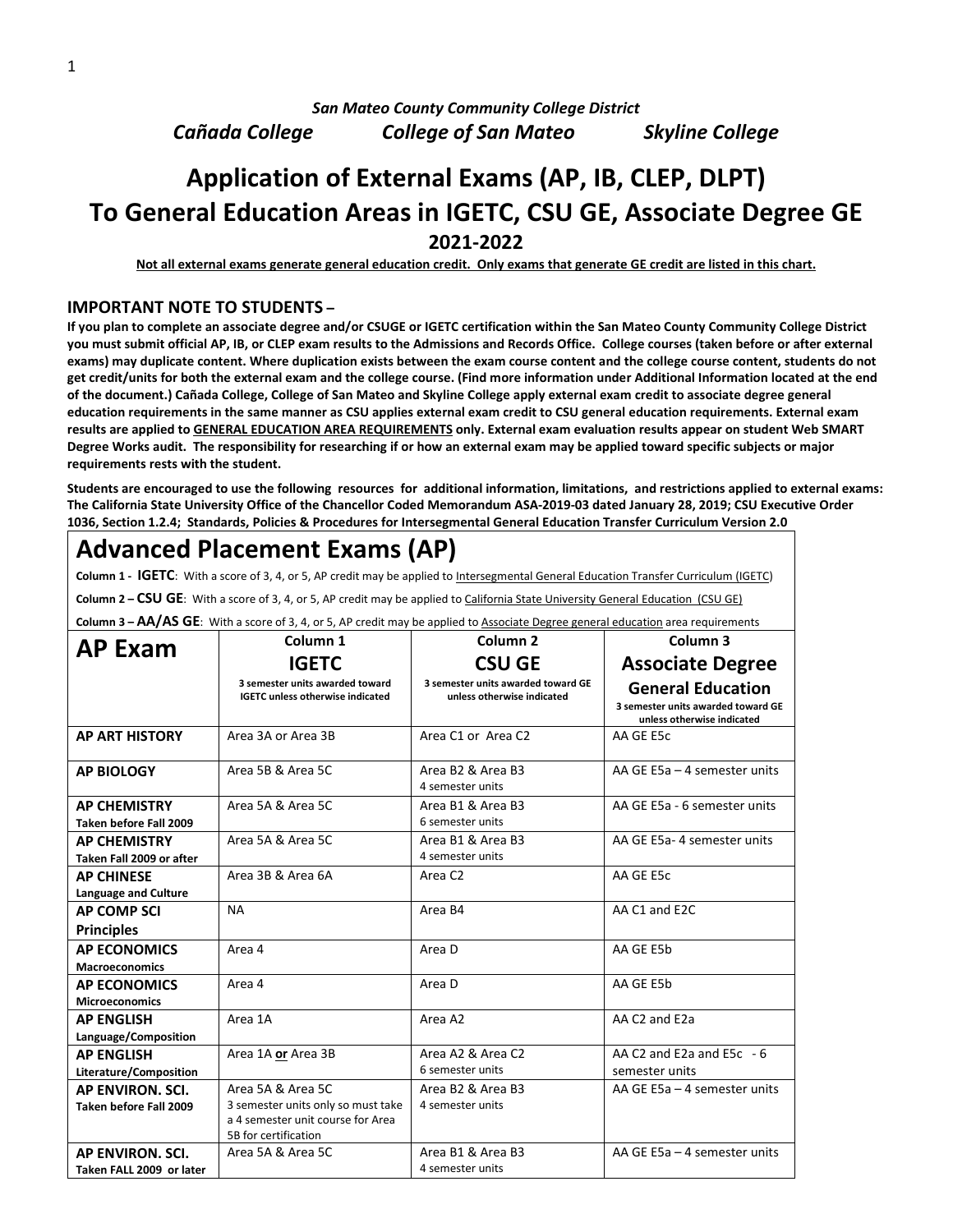|                                                                        | 3 semester units only so must take<br>a 4 semester unit course for Area |                                          |                                 |
|------------------------------------------------------------------------|-------------------------------------------------------------------------|------------------------------------------|---------------------------------|
|                                                                        | 5B for certification                                                    |                                          |                                 |
| <b>AP FRENCH</b>                                                       | Area 3B & Area 6A                                                       | Area C <sub>2</sub>                      | AA GE E5c -6 semester units     |
| Language<br>Taken before Fall 2009                                     |                                                                         | 6 semester units                         |                                 |
| <b>AP FRENCH Language</b>                                              | Area 3B & Area 6A                                                       | Area C <sub>2</sub>                      | AA GE E5c                       |
| Taken Fall 2009 and<br>before Fall 2011                                |                                                                         |                                          |                                 |
| <b>AP FRENCH Literature</b><br>Taken before Fall 2009                  | Area 3B & Area 6A                                                       | Area C <sub>2</sub>                      | AA GE E5c                       |
| <b>AP FRENCH Language</b>                                              | Area 3B & Area 6A                                                       | Area C <sub>2</sub>                      | AA GE E5c                       |
| and Culture<br>Taken Fall 2011 or after                                |                                                                         |                                          |                                 |
| AP GERMAN Language<br>Taken before Fall 2009                           | ΝA                                                                      | Area C <sub>2</sub><br>6 semester units  | AA GE E5c -6 semester units     |
| <b>AP GERMAN</b><br>Language - Taken Fall<br>2009 and before Fall 2011 | <b>NA</b>                                                               | Area C <sub>2</sub>                      | AA GE E5c                       |
| <b>AP GERMAN Language</b><br>and Culture                               | Area 3B & Area 6A                                                       | Area C <sub>2</sub>                      | AA GE E5c                       |
| <b>AP GOVERNMENT</b><br><b>Comparative Gov/ Politic</b>                | Area 4                                                                  | Area D                                   | AA GE E5b                       |
| <b>AP GOVERNMENT</b>                                                   | Area 4 &                                                                | Area D &                                 | AA GE E5b                       |
| <b>US Government/Politics</b>                                          | $US - 2 US$ Constitution                                                | $US - 2 US$ Constitution                 |                                 |
| <b>AP HISTORY European</b>                                             | Area 3B or 4                                                            | Area C2 or Area D                        | AA GE E5b or E5c                |
| <b>AP HISTORY United</b>                                               | Area 3B or Area 4 &                                                     | Area C2 or Area D &                      | AA GE E5b or E5c                |
| <b>States</b><br><b>AP HISTORY World</b>                               | $US - 1 US History$<br>Area 3B or Area 4                                | $US - 1 US History$<br>Area C2 or Area D | AA GE E5b or E5c                |
|                                                                        |                                                                         |                                          |                                 |
| <b>AP HUMAN</b><br><b>GEOGRAPHY</b>                                    | Area 4                                                                  | Area D                                   | AA GE E5b                       |
| AP ITALIAN Language<br>and Culture                                     | Area 3B & Area 6A                                                       | Area C <sub>2</sub>                      | AA GE E5c                       |
| <b>AP JAPANESE</b><br>Language and Culture                             | Area 3B & Area 6A                                                       | Area C <sub>2</sub>                      | AA GE E5c                       |
| <b>AP LATIN Literature</b>                                             | Area 3B & Area 6A                                                       | Area C <sub>2</sub>                      | AA GE E5c                       |
| -Taken before Fall 2009                                                |                                                                         |                                          |                                 |
| <b>AP LATIN - Vergil</b><br>Taken before Fall 2012                     | Area 3B & Area 6A                                                       | Area C2                                  | AA GE E5c                       |
| <b>AP LATIN</b>                                                        | Area 3B & Area 6A                                                       | Area C2                                  | AA GE E5c                       |
| AP MATH Calculus AB                                                    | Area 2A                                                                 | Area B4                                  | AA C1 and E2C                   |
| <b>AP MATH Calculus BC</b>                                             | Area 2A                                                                 | Area B4                                  | AA C1 and E2C                   |
| <b>AP MATH Calculus</b><br><b>BC/AB Sub-score</b>                      | Area 2A                                                                 | Area B4                                  | AA C1 and E2C                   |
| AP MUSIC THEORY<br>Taken before FALL 2009                              | NA                                                                      | Area C1                                  | AA E5c                          |
| <b>AP PHYSICS 1</b>                                                    | Area 5A & Area 5C                                                       | Area B1 & Area B3<br>4 semester units    | AA GE E5a - 4 semester units    |
| <b>AP PHYSICS 2</b>                                                    | Area 5A & Area 5C                                                       | Area B1 & Area B3<br>4 semester units    | AA GE $E5a - 4$ semester units  |
| <b>AP PHYSICS B</b><br>Taken before Fall 2009                          | Area 5A & Area 5C                                                       | Area B1 & Area B3<br>6 semester units    | AA GE E5a - 6 semester units    |
| <b>AP PHYSICS B</b><br>between Fall '09 and Fall '15                   | Area 5A & Area 5C                                                       | Area B1 & Area B3<br>4 semester units    | AA GE E5a – 4 semester units    |
| <b>AP PHYSICS C</b><br><b>Mechanics</b>                                | Area 5A & Area 5C                                                       | Area B1 & Area B3<br>4 semester units    | AA GE $E$ 5a – 4 semester units |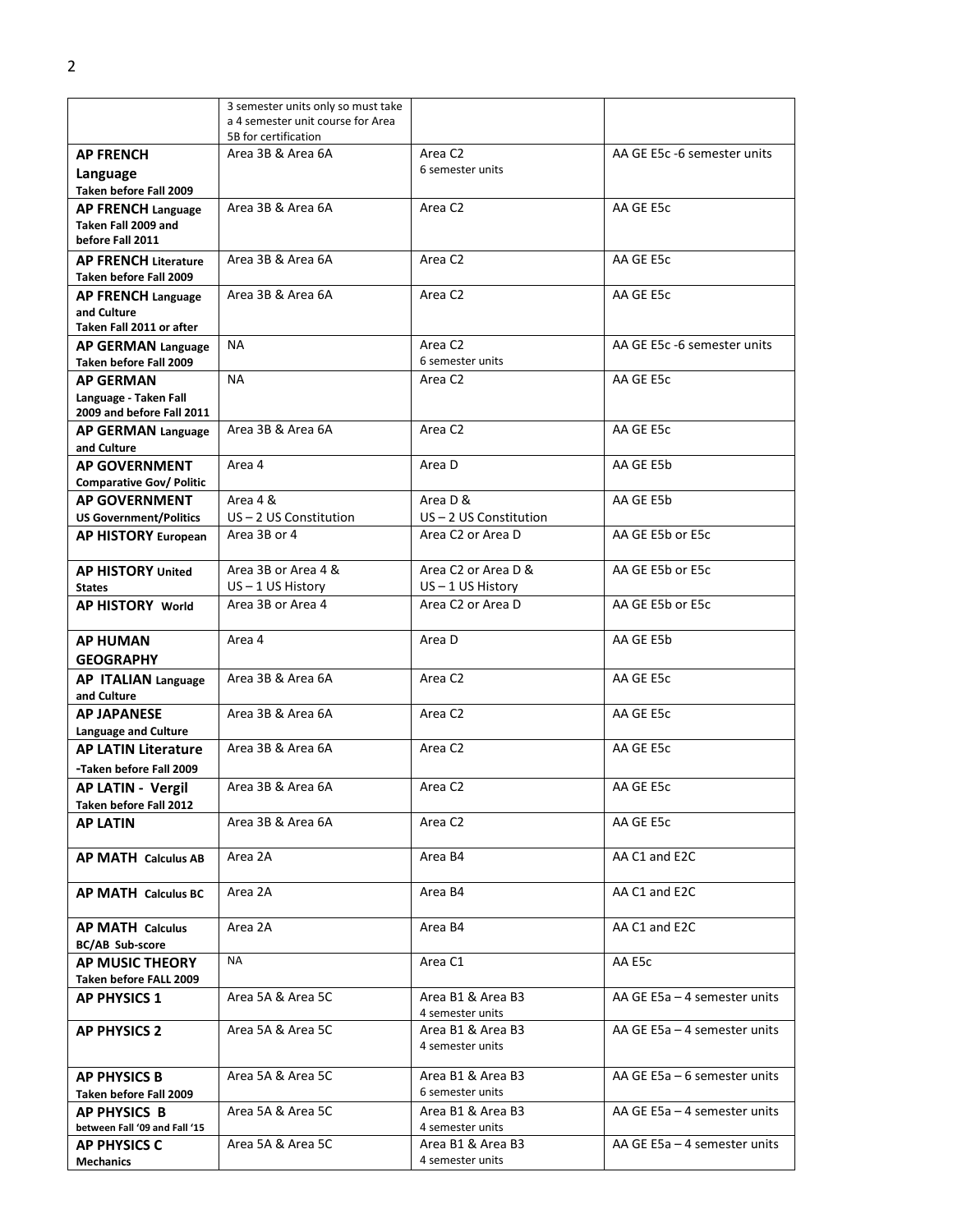|                                                              | 3 semester units only so must take<br>a 4 semester unit course for Area<br>5B for certification.                       |                                         |                                 |
|--------------------------------------------------------------|------------------------------------------------------------------------------------------------------------------------|-----------------------------------------|---------------------------------|
| <b>AP PHYSICS C</b><br>Electricity/magnetism                 | Areas 5A & Area 5C<br>3 semester units only so must take<br>a 4 semester unit course for Area<br>5B for certification. | Area B1 & Area B3<br>4 semester units   | AA GE $E$ 5a – 4 semester units |
| <b>AP PSYCHOLOGY</b>                                         | Area 4                                                                                                                 | Area D                                  | AA GE E5b                       |
| SPANISH Language<br>Taken before Spring 2014                 | <b>NA</b>                                                                                                              | Area C <sub>2</sub><br>6 semester units | AA GE E5c-6 semester units      |
| <b>SPANISH Language</b><br>and Culture                       | Area 3B & Area 6A                                                                                                      | Area C <sub>2</sub>                     | AA GE E5c                       |
| <b>SPANISH Literature</b><br><b>Taken before Spring 2013</b> | <b>NA</b>                                                                                                              | Area C <sub>2</sub><br>6 semester units | AA GE E5c- 6 semester units     |
| <b>SPANISH Literature</b><br>and Culture                     | Area 3B & Area 6A                                                                                                      | Area C <sub>2</sub>                     | AA GE E5c                       |
| <b>STATISTICS</b>                                            | Area 2A                                                                                                                | Area B4                                 | AA C1 and E2C                   |

# **International Baccalaureate Exams (IB)**

**Column 1 - IGETC:** Applied to Intersegmental General Education Transfer Curriculum (IGETC) certification with a score of 5, 6, or 7.

**Column 2 – CSU GE**: Applied to California State University General Education (CSU GE) certification with a score of 5, 6, or 7 unless otherwise noted.

**Column 3 – AA/AS GE**: Applied to Associate Degree general education area at Cañada College, College of San Mateo, and Skyline College with a score of 5, 6, or 7 unless otherwise noted.

| <b>IB HL Exam</b>                                   | Column <sub>1</sub>                           | Column <sub>2</sub>                       | Column 3                                                     |
|-----------------------------------------------------|-----------------------------------------------|-------------------------------------------|--------------------------------------------------------------|
|                                                     | <b>IGETC</b>                                  | <b>CSU GE</b>                             | <b>Associate Degree</b>                                      |
|                                                     | 3 semester units toward IGETC Area            | 3 semester units toward CSU GE            | <b>General Education</b><br>3 semester units toward AA/AS GE |
| <b>IB BIOLOGY HL</b>                                | Area 5B                                       | Area B <sub>2</sub>                       | AA GE E5a                                                    |
| <b>IB CHEMISTRY HL</b>                              | Area 5A                                       | Area B1                                   | AA GE E5a                                                    |
| <b>IB ECONOMICS HL</b>                              | Area 4                                        | Area D                                    | AA GE E5b                                                    |
| <b>IB GEOGRAPHY HL</b>                              | Area 4                                        | Area D                                    | AA GE E5b                                                    |
| <b>IB HISTORY HL</b><br>(any region)                | Area 3B or Area 4                             | Area C <sub>2</sub> or Area D             | AA GE E5b or E5c                                             |
| <b>IB LANGUAGE A:</b>                               | Area 3B and 6A                                | Passing score of 4                        | Passing score of 4                                           |
| Literature HL                                       | Any language except English                   | Area C <sub>2</sub>                       | AA GE E5c                                                    |
| <b>IB LANGUAGE A: HL</b><br>Language and Literature | Area 3B and 6A<br>Any language except English | Passing score of 4<br>Area C <sub>2</sub> | Passing score of 4<br>AA GE E5c                              |
| <b>IB LANGUAGE A1:</b>                              | Area 3B                                       | Passing score of 4                        | Passing score of 4                                           |
| <b>Literature HL</b>                                | Any language                                  | Area C <sub>2</sub>                       | AA GE E5c                                                    |
| Any Language if taken<br>prior to Fall 2013         |                                               |                                           |                                                              |
| <b>IB LANGUAGE A2 HL</b>                            | Area 3B                                       | passing score of 4                        | passing score of 4                                           |
| Taken prior to Fall 2013                            | Any language                                  | Area C <sub>2</sub>                       | AA GE E5c                                                    |
| <b>IB LANGUAGE B HL</b><br>(ANY LANGUAGE)           | Area 6A<br>Any language                       | <b>NA</b>                                 | <b>NA</b>                                                    |
| <b>IB MATHEMATICS</b><br>HL                         | Area 2                                        | passing score of 4<br>Area B4             | passing score of 4<br>AA C1 and AA GE E2c                    |
| <b>IB PHYSICS HL</b>                                | Area 5A                                       | Area B1                                   | AA GE E5a                                                    |
| <b>IB PSYCHOLOGY HL</b>                             | Area 4                                        | Area D                                    | AA GE E5c                                                    |
| <b>IB THEATRE HL</b>                                | Area 3A                                       | passing score of 4<br>Area C1             | passing score of 4<br>AA GE E5c                              |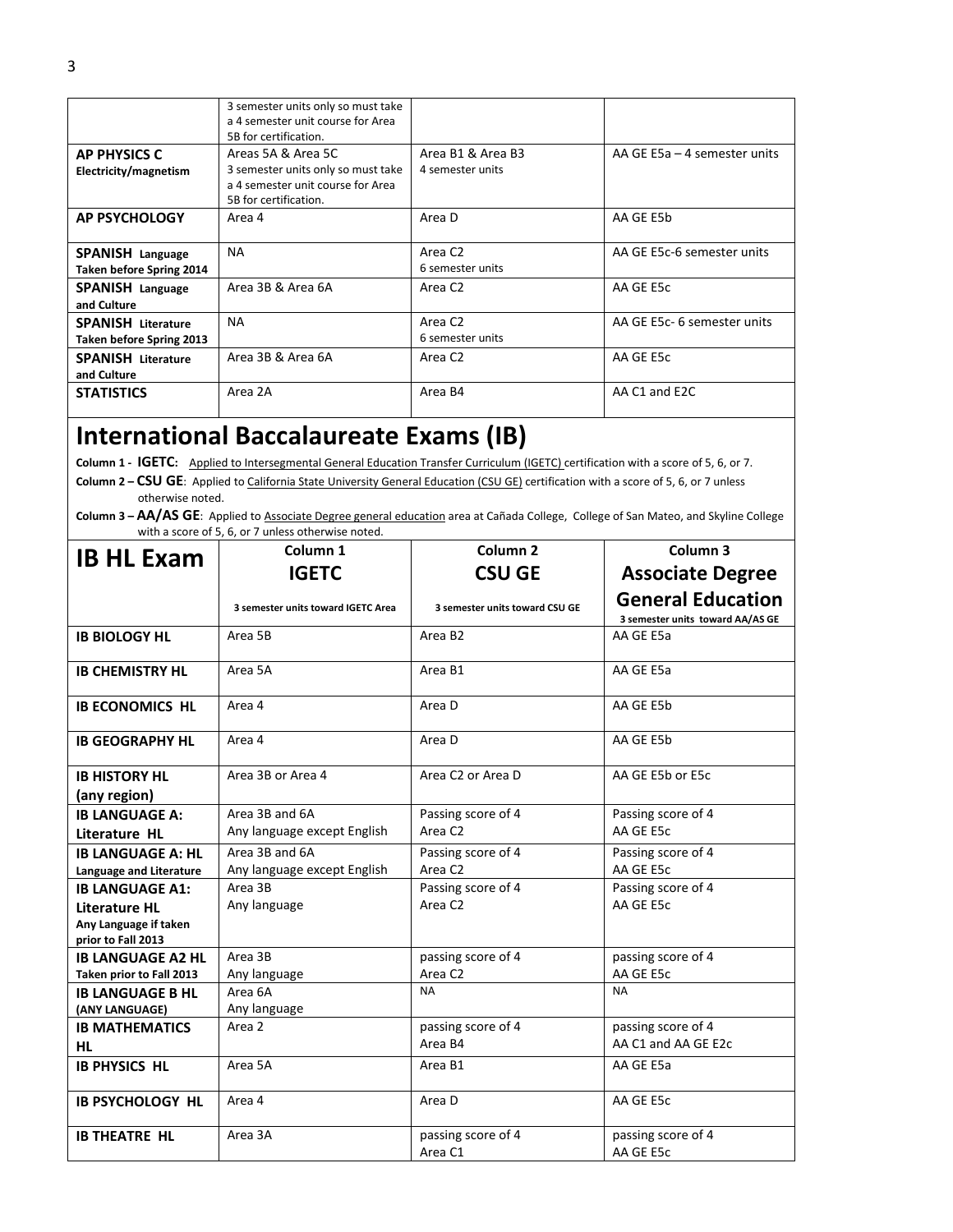# **College Level Examination Program (CLEP)**

**Column 1 – CSU GE**: Applied to California State University General Education (CSU GE) certification.

**Column 2 – AA/AS GE**: Applied to Associate Degree general education area at Cañada College, College of San Mateo, and Skyline College. **CLEP cannot be applied to IGETC.**

| <b>CLEP Exam</b>                                          | Column <sub>1</sub>            | Column <sub>2</sub>                        |
|-----------------------------------------------------------|--------------------------------|--------------------------------------------|
|                                                           | <b>CSU GE</b>                  | <b>Associate Degree General</b>            |
|                                                           | 3 semester units toward CSU GE | <b>Education</b>                           |
|                                                           |                                | 3 semester units toward AA/AS GE           |
| <b>CLEP AMERICAN</b>                                      | passing score of 50            | passing score of 50                        |
| <b>GOVERNMENT</b>                                         | Area D                         | AA GE E5b                                  |
| <b>CLEP AMERICAN</b>                                      | passing score of 50            | passing score of 50                        |
| <b>LITERATURE</b>                                         | Area C <sub>2</sub>            | AA GE E2c or E5c                           |
| <b>CLEP ANALYZING &amp;</b>                               | passing score of 50            | passing score of 50                        |
| <b>INTERPRETING LIT.</b>                                  | Area C2                        | AA GE E2c or E5c                           |
| <b>CLEP BIOLOGY</b>                                       | passing score of 50<br>Area B2 | passing score of 50<br>AA GE E5a           |
| <b>CLEP CALCULUS</b>                                      | passing score of 50<br>Area B4 | passing score of 50<br>AA C1 and AA GE E2c |
| <b>CLEP CHEMISTRY</b>                                     | passing score of 50<br>Area B1 | passing score of 50<br>AA GE E5a           |
| <b>CLEP COLLEGE</b>                                       | passing score of 50            | passing score of 50                        |
| <b>ALGEBRA</b>                                            | Area B4                        | AA C1 and AA GE E2c                        |
| <b>CLEP COLLEGE</b>                                       | passing score of 50            | passing score of 50                        |
| <b>ALGEBRA-TRIG</b>                                       | Area B4                        | AA C1 and AA GE E2c                        |
| <b>CLEP ENGLISH</b>                                       | passing score of 50            | passing score of 50                        |
| <b>LITERATURE - Taken</b><br>before Fall 2011             | Area C <sub>2</sub>            | AA GE E5c                                  |
| <b>CLEP FRENCH</b>                                        | passing score of 59            | passing score of 59                        |
| LEVEL <sub>2</sub>                                        | Area C <sub>2</sub>            | AA GE E5c                                  |
| <b>CLEP GERMAN</b>                                        | passing score of 60            | passing score of 60                        |
| LEVEL <sub>2</sub>                                        | Area C2                        | AA GE E5c                                  |
| <b>CLEP HISTORY,</b>                                      | passing score of 50            | passing score of 50                        |
| <b>UNITED STATES I</b>                                    | Area D and US-1 US History     | AA GE E5b                                  |
| <b>CLEP HISTORY,</b>                                      | passing score of 50            | passing score of 50                        |
| <b>UNITED STATES II</b>                                   | Area D and US-1 US History     | AA GE E5b                                  |
| <b>CLEP HUMAN</b>                                         | passing score of 50            | passing score of 50                        |
| <b>GROWTH &amp; Development</b><br><b>CLEP HUMANITIES</b> | Area E<br>passing score of 50  | AA GE E5b<br>passing score of 50           |
|                                                           | Area C2                        | AA GE E5c                                  |
| <b>CLEP INTRO.</b>                                        | passing score of 50            | passing score of 50                        |
| <b>PSYCHOLOGY</b>                                         | Area D                         | AA GE E5b                                  |
| <b>CLEP INTRO.</b>                                        | passing score of 50            | passing score of 50                        |
| <b>SOCIOLOGY</b>                                          | Area D                         | AA GE E5b                                  |
| <b>CLEP NATURAL</b>                                       | passing score of 50            | passing score of 50                        |
| <b>SCIENCES</b>                                           | Area B1 or B2                  | AA GE E5a                                  |
| <b>CLEP PRE-CALCULUS</b>                                  | passing score of 50<br>Area B4 | passing score of 50<br>AA C1 and AA GE E2c |
| <b>CLEP PRINCIPLES OF</b>                                 | passing score of 50            | passing score of 50                        |
| <b>MACROECONOMICS</b>                                     | Area D                         | AA GE E5b                                  |
| <b>CLEP PRINCIPLES OF</b>                                 | passing score of 50            | passing score of 50                        |
| <b>MICROECONOMICS</b>                                     | Area D                         | AA GE E5b                                  |
| <b>CLEP SPANISH</b>                                       | passing score of 63<br>Area C2 | passing score of 63<br>AA GE E5c           |
| LEVEL 2                                                   |                                |                                            |
| <b>CLEP TRIG.</b>                                         | passing score of 50<br>Area B4 | passing score of 50<br>AA C1 and AA GE E2c |
| Prior to Fall 2006                                        |                                |                                            |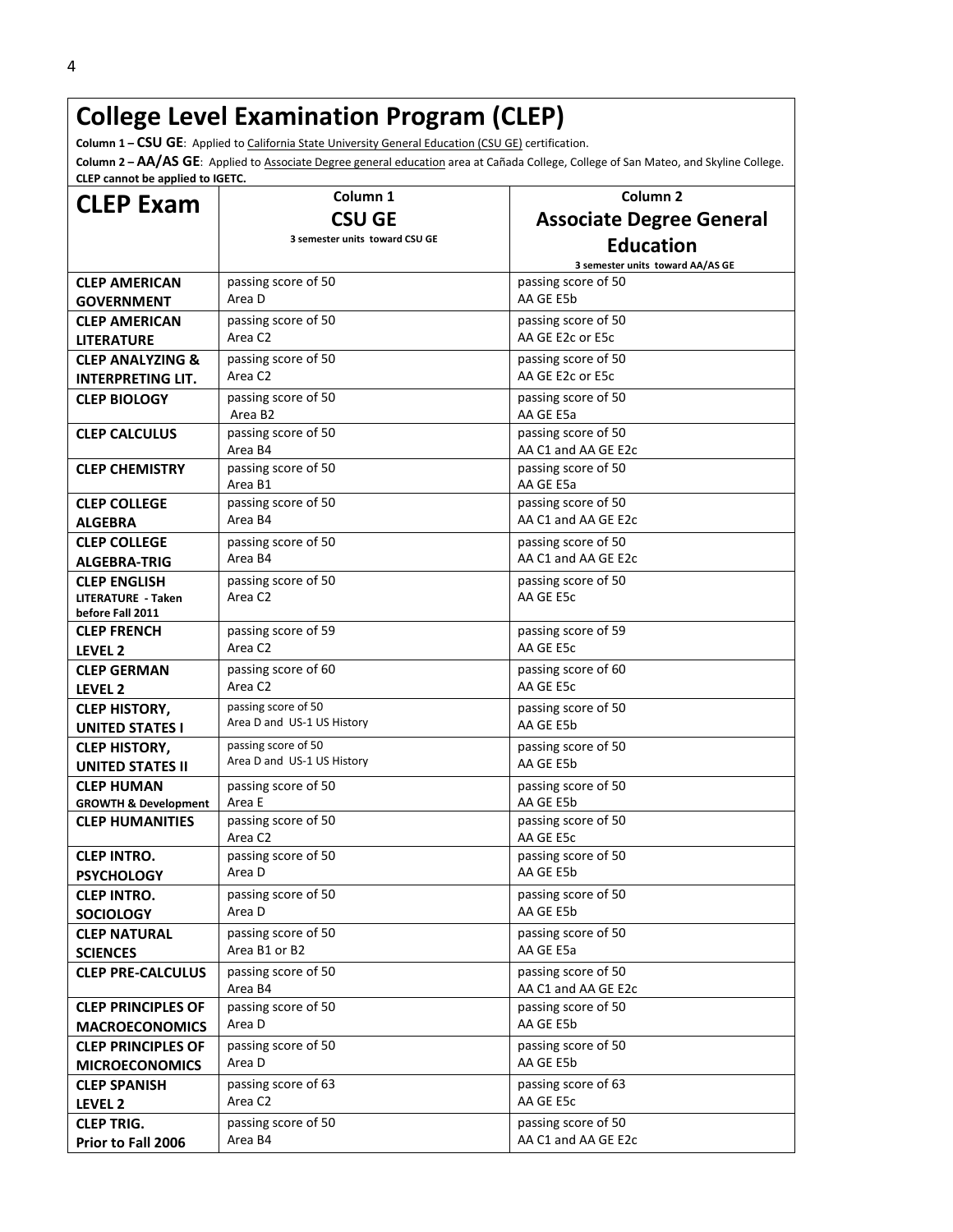| <b>CLEP WESTERN</b>    | passing score of 50 | passing score of 50 |
|------------------------|---------------------|---------------------|
| <b>CIVILIZATION 1</b>  | Area C2 or Area D   | AA GE E5b or E5c    |
| <b>CLEP WESTERN</b>    | passing score of 50 | passing score of 50 |
| <b>CIVILIZATION II</b> | Area D              | AA GE E5b           |

#### **Additional Information on External Exams:**

Although AP credit for a subject is not considered "the same" as a specific college course, below find a list of some college courses that will invalidate AP credit because the content in the AP course and the content in the college course overlap. If the student takes the course the student will not receive AP credit. Also note, many universities will not accept AP credit for major course requirements. Please read notes #1 through #12 below.

AP Art History *(meets IGETC Area 3A or CSU GE Area C1)* – ART 101,

- AP Biology *(meets IGETC Area 5B & 5C and CSU GE Area B2 & B3)* BIOL 110,
- AP Chemistry *(meets IGETC Area 5A & 5C and CSU GE Area B1 & B3)* CHEM 210,
- AP Chinese *(meets IGETC Area 3B and CSU GE Area C2)* CHIN 111-134,
- AP Macroeconomics *(meets IGETC Area 4 and CSU GE Area D)*  ECON 100,
- AP Microeconomics *(meets IGETC Area 4 and CSU GE Area D)* ECON 102,
- AP English Language and Composition *(meets IGETC Area 1A and CSU GE Area A2)* ENGL 100 or 105,
- AP Literature and Composition *(meets IGETC Area 1A OR 3B and CSU GE Areas A2 and C2)* ENGL 100 or 105 and ENGL 110,

AP Psychology *(meets IGETC Area 4 and CSU GE Area D)* – PSYC 100,

AP Statistics *(meets IGETC Area 2A and CSU GE Area B4)* – MATH 200,

AP SPANISH *(Meets IGETC 3B and 6A and CSU GE Area C2)* – SPAN 110 and 120.

- 1- Issues around credit for external exams are complex. Where there is common use for general education areas as noted above, the use of external exams to meet major requirements is complex and specific to the receiving transfer institution. It is up to the student to thoroughly research this information.
- **2-** The chart does not provide information about transfer credit generated by external exams for the purpose of admissions.
- 3- Students who have earned credit through AP, IB, and/or CLEP should not take a comparable college course because credit will not be granted for both the external examination and the comparable college course. (See #12 below.)
- 4- The chart does not provide information about if or how external exam results apply to major course requirements. Applying AP, IB, or CLEP credit to meet major requirements is determined by each transfer institution.
- 5- At Cañada College, College of San Mateo, and Skyline College, each instructional division determines IF OR HOW AP, IB, and/or CLEP credit is applied to associate degree major or certificate requirements. Talk to a counselor for assistance.
- 6- Students earning an AP score of 3, 4, or 5 in the physical and biological science examinations meet IGETC Area 5 and the IGETC laboratory activity, Area 5C, requirements. AP exams in Biology, Chemistry, and Physics B allow California community colleges to apply 4 semester units to IGETC area certification to cover both the science lecture and science lab unit requirements for IGETC Area 5. However, for Environmental Science, Physics C: Mechanics , and Physics C: Electricity/magnetism, only 3 semester or 4 quarter units are applied to IGETC area 5A and 5C certification which means that students who complete these AP exams are required to complete a 4 semester or 5 quarter unit course to satisfy the minimum required units for IGETC Area 5.
- 7- Actual AP transfer credit awarded for AP exams for admission is determined by the CSU and UC. The UC Policy for AP credit can be found at: [http://admission.universityofcalifornia.edu/counselors/files/ap-satisfy-admission-and-igetc](http://admission.universityofcalifornia.edu/counselors/files/ap-satisfy-admission-and-igetc-req.pdf)[req.pdf.](http://admission.universityofcalifornia.edu/counselors/files/ap-satisfy-admission-and-igetc-req.pdf)
- 8- The CSU has a system-wide policy for AP and other exams for awarding transfer credit for admission. The CSU policy for AP can be found a[t http://www.calstate.edu/app/general-ed-transfer.shtml](http://www.calstate.edu/app/general-ed-transfer.shtml)
- 9- Actual IB transfer credit awarded for IB exams for admission is determined by the CSU and UC. The UC Policy for IB credit can be found at: [http://admission.universityofcalifornia.edu/counselors/exam-credit/ib-credits/index.html.](http://admission.universityofcalifornia.edu/counselors/exam-credit/ib-credits/index.html)
- 10- The CSU has a system-wide policy for IB exams for awarding transfer credit for admission. The CSU policy for IB can be found at:<http://calstate.edu/app/general-ed-transfer.shtml>
- 11- External exam policies for UC and CSU are subject to periodic modifications.
- 12- External exam credit CANNOT be applied to IGETC Area 1B and CSU GE Area A3 (Critical Thinking areas of GE).

### **Defense Language Proficiency Test (DLPT) and CSU GE**